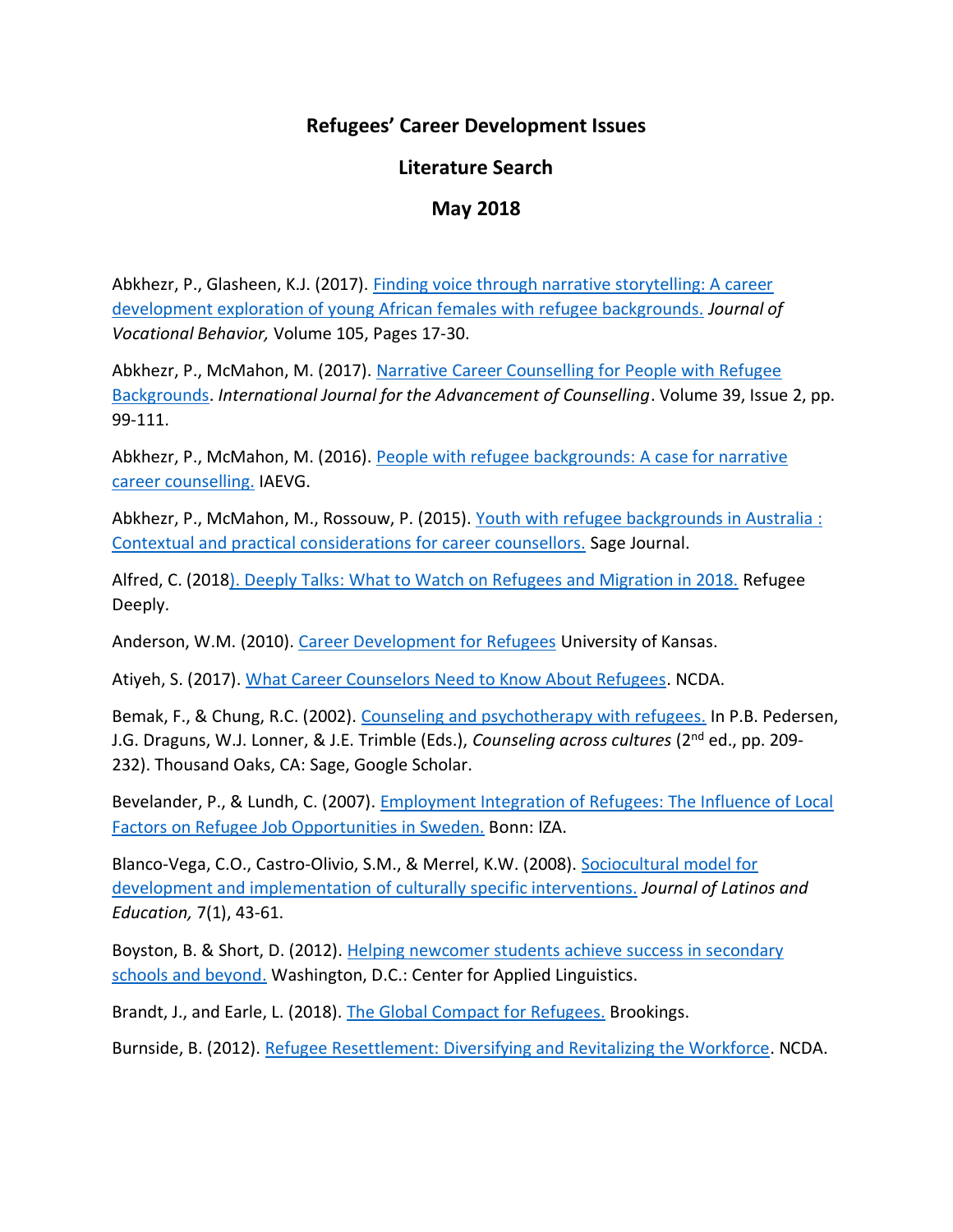Campion, E.D. (2017). [The career adaptive refugee: Exploring the structural and personal](https://www.sciencedirect.com/science/article/abs/pii/S000187911730132X)  [barriers to refugee resettlement.](https://www.sciencedirect.com/science/article/abs/pii/S000187911730132X) *Journal of Vocational Behavior*. Volume 105, Pages 6-16.

Canadian Press, (2018). [Syrian Refugees in Canada Struggle to Find Work, But Are Happy They](https://www.huffingtonpost.ca/2018/05/03/syrian-refugees-canada_a_23426295/)  [Came, Advocates Say.](https://www.huffingtonpost.ca/2018/05/03/syrian-refugees-canada_a_23426295/) Huffpost.

Cancian, S. (2018). [The Power of Life Stories: Situating the Narratives of Migrants and Refugees](https://www.mcgill.ca/law/channels/event/power-life-stories-situating-narratives-migrants-and-refugees-within-context-law-267179)  [within the Context of the Law.](https://www.mcgill.ca/law/channels/event/power-life-stories-situating-narratives-migrants-and-refugees-within-context-law-267179) McGilll University.

Chi-Ying Chung, R., Bemak, F., Kudo Grabosky, T. (2011). [Multicultural-Social Justice Leadership](http://www.psysr.org/jsacp/chung-v3n1-11_86-102.pdf)  [Strategies: Counseling and Advocacy with Immigrants.](http://www.psysr.org/jsacp/chung-v3n1-11_86-102.pdf) *Journal for Social Action in Counseling and Psychology.* Volume 3, Number 1.

Codell, J.D., Hill, R.D., Woltz, D.J., Gore Jr., P.A. (2011). [Predicting Meaningful Employment for](https://link.springer.com/article/10.1007/s10447-011-9125-5)  [Refugees: The Influence of Personal Characteristics and Developmental Factors on Employment](https://link.springer.com/article/10.1007/s10447-011-9125-5)  [Status and Hourly Wages.](https://link.springer.com/article/10.1007/s10447-011-9125-5) *International Journal for the Advancement of Counselling*.. 33:216.

Dunwoodie, K., Newman, A., Webb, S. (2017). Refugees need support to continue their careers – [here's how it can be done.](https://theconversation.com/refugees-need-support-to-continue-their-careers-heres-how-it-can-be-done-76151) The Conversation.

Eltaiba, N. (2014). [Counseling with Muslim refugees: building rapport.](https://www.tandfonline.com/doi/abs/10.1080/02650533.2013.875523?journalCode=cjsw20) *Journal of Social Work Practice* 2(4): 397-403.

Etemadi, S. (2012). [Multicultural counseling with the immigrant and refugee communities.](https://ct.counseling.org/2013/12/multicultural-counseling-with-the-immigrant-and-refugee-communities/) Counseling Today.

Fazel, M., & Stein, A. (2003). [Mental health of refugee children](https://www.bmj.com/content/327/7407/134)*. British Medial Journal,* 327(7404), 134.

Fontes, L.A. (2017). [Helping Refugee Children Cope.](https://www.psychologytoday.com/us/blog/invisible-chains/201706/helping-refugee-children-cope) New York, NY: Psychology Today.

Fontes, L.A. (2017). [Keeping Refugee Children and Teens Safe.](https://www.psychologytoday.com/us/blog/invisible-chains/201708/keeping-refugee-children-and-teens-safe) New York, NY: Psychology Today.

Fox, G. (2018). [Career Support for Immigrant Workers.](https://www.monster.com/career-advice/article/Career-Support-for-Immigrant-Workers) Monster.

Frej. W., Abdelaziz, R. (2017). [I'll Take Any Job: These Syrian Refugees Are Struggl](https://www.huffingtonpost.ca/entry/syrian-refugees-find-work_us_589378f4e4b05c775abe717c)ing To Find [Work In America.](https://www.huffingtonpost.ca/entry/syrian-refugees-find-work_us_589378f4e4b05c775abe717c) The WorldPost.

Gallegos, D., Tilbury, F. (2006). Career [Development Program for Refugee and Migrant Youth.](http://researchrepository.murdoch.edu.au/id/eprint/10927/1/careerguidance.pdf) Murdoch University.

Grierson, L. (2018). [Program launched to help young refugees achieve career goals.](https://www.communitynews.com.au/hills-gazette/news/program-launched-to-help-young-refugees-achieve-career-goals/) Hills Gazette.

Hao, C.I., Wahidi, S., Vasi, S., and Samuel, S. (2015). [Importance of community engagement in](https://onlinelibrary.wiley.com/doi/abs/10.1111/imig.12099)  [primary health care: The case of Afghan refugees.](https://onlinelibrary.wiley.com/doi/abs/10.1111/imig.12099) *Australian Journal of Primary Health* 21(3): 262-267.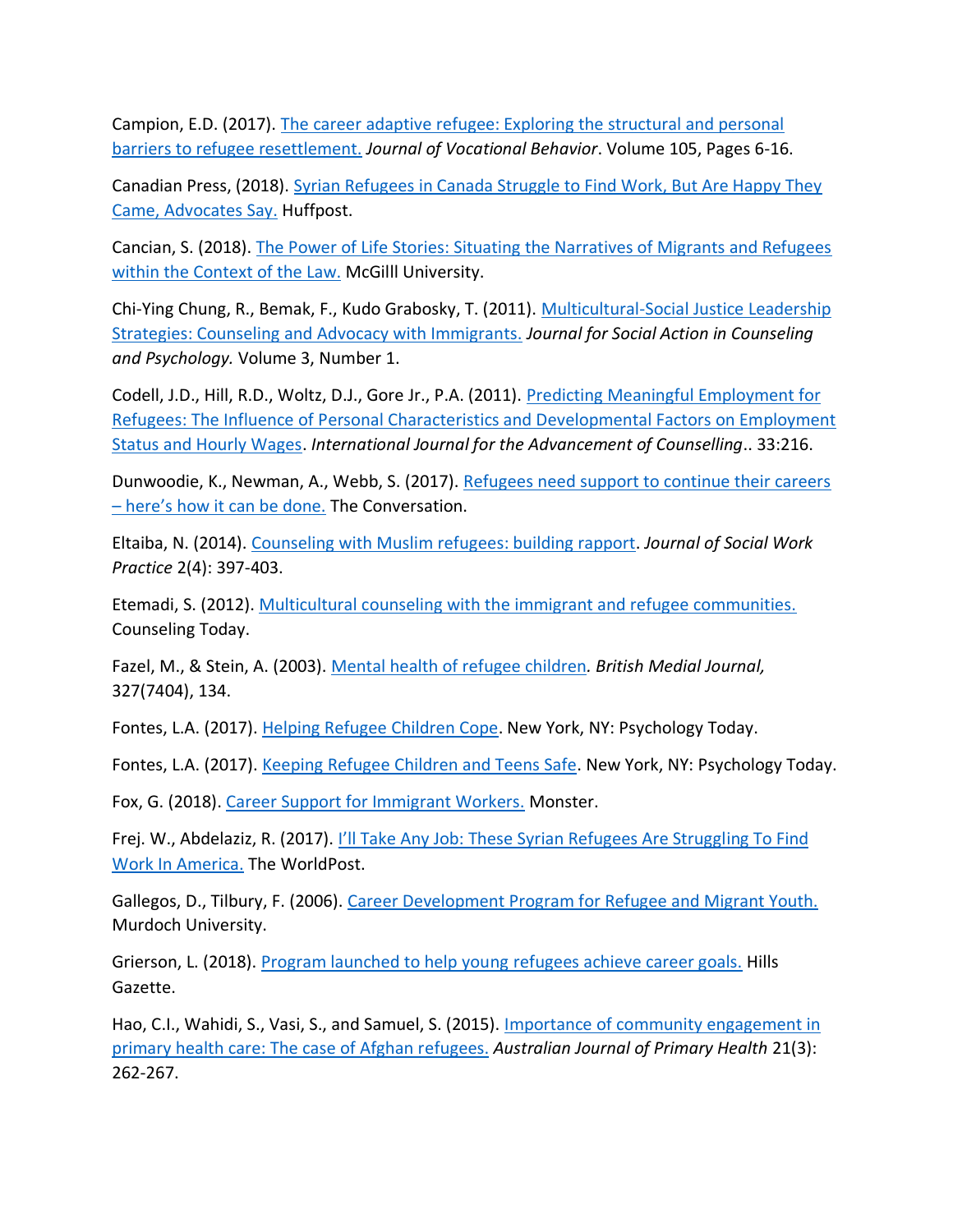Hao, I. C., Vasi, S., Wahidi, S., and Russell, G. (2015). [Rites of passage: Improving refugee access](https://www.racgp.org.au/afp/2015/july/rites-of-passage-improving-refugee-access-to-general-practice-services/)  [to general practice services.](https://www.racgp.org.au/afp/2015/july/rites-of-passage-improving-refugee-access-to-general-practice-services/) *Australian Family Physician.* 44(7): 503-507.

Haynes, J. (2017). [Misconceptions about Immigrants and Refugees in the United States.](http://blog.tesol.org/misconceptions-about-immigrants-and-refugees-in-the-united-states/) TESOL.

Henley, J., and Robinson, J. (2011). [Mental health issues among refugee children and](https://numerons.files.wordpress.com/2012/04/41-mental-health-issues-among-refugee-children.pdf)  [adolescents.](https://numerons.files.wordpress.com/2012/04/41-mental-health-issues-among-refugee-children.pdf) *Clinical Psychologist* 15(2): 51-62.

Henley, J.C. (2011). [Psychosocial outcomes in recently resettled refugee youth.](http://www.flinders.edu.au/sabs/psychology/our-people/students/completions.cfm) PhD. Thesis, School of Psychology, Flinders University, Adelaide.

Hertzberg, F. (2017). Review of literature, media and resources on the development of career [guidance counselling for refugees.](https://www.cminar.eu/upload/files/CMinaR-O1-Report-final(1).pdf) Country Report Sweden. Stockholm University.

Hewagodage, V. (2015). [Hanging in the balance: when refugee learners' naturalization depends](https://eprints.usq.edu.au/27724/)  [on their acquisition of cultural knowledge and English language proficiency.](https://eprints.usq.edu.au/27724/) PhD thesis, Faculty of Business, Education, Law and Arts – School of Linguistics, Adult and Specialist Education, University of Southern Queensland.

Hughes, C., and Scott, R. (2013). [A career intervention for humanitarian entrant students: An](http://journals.sagepub.com/doi/abs/10.1177/1038416213502170)  [example.](http://journals.sagepub.com/doi/abs/10.1177/1038416213502170) *Australian Journal of Career Development* 22(3): 130-138.

Ignacio, C-V., Barnett, A.G., and Gifford, S. (2015). [Working for a better life: longitudinal](https://onlinelibrary.wiley.com/doi/abs/10.1111/j.1742-9552.2011.00024.x)  [evidence on the predictors of employment among recently arrived refugee migrant men living](https://onlinelibrary.wiley.com/doi/abs/10.1111/j.1742-9552.2011.00024.x)  [in Australia.](https://onlinelibrary.wiley.com/doi/abs/10.1111/j.1742-9552.2011.00024.x) *International Migration*, 53(2): 321-337.

Ilaj, M. (2014). [What are the obstacles to the integration of Iraqi Muslim Shiite refugees in](http://researchdirect.westernsydney.edu.au/islandora/object/uws:29757)  [Sydney,](http://researchdirect.westernsydney.edu.au/islandora/object/uws:29757) Australia? PhD. Thesis, School of Education, University of Western Sydney.

Isaksen, R. (2017). [Career guidance for refugees.](http://www.cedefop.europa.eu/en/news-and-press/news/norway-career-guidance-refugees) CEDEFOP.

Islam Sathi, T.I.T. (2018). [Refugee girls deserve dreams and an education.](https://www.wvi.org/article/refugee-girls-deserve-dreams-and-education) World Vision.

Janell, L., McKinzie, C., and Alyssa The Melting Pot. (2013). *Immigrants and Career Counseling*. Prezi.

Johansson, T., & Olofsson, R. (2011). The art of becoming Swedish: Immigrant youth, school [careers and life plans.](http://journals.sagepub.com/doi/abs/10.1177/1468796811398827) *Ethnicities,* 11(2): 184-201.

Legrain, P.(2016). [Refugees Work: A humanitarian investment that yields economic dividends](http://www.opennetwork.net/refugeeswork/) OPEN.

Legrain, P. (2017). [How to Help Refugees Get Into Work Fast.](https://www.newsdeeply.com/refugees/community/2017/09/19/how-to-help-refugees-get-into-work-fast) Refugees Deeply.

Li, K., Ricento, T., Stewart, J. (2017). [Bridging Two Worlds: Culturally Responsive Career](https://www.researchgate.net/project/Bridging-Two-Worlds-Culturally-Responsive-Career-Development-Programs-and-Services-to-Meet-the-Needs-of-Newcomer-and-Refugee-Children-in-Canada)  [Development Programs and Services to Meet the Needs of Newcomer and Refugee Children in](https://www.researchgate.net/project/Bridging-Two-Worlds-Culturally-Responsive-Career-Development-Programs-and-Services-to-Meet-the-Needs-of-Newcomer-and-Refugee-Children-in-Canada)  [Canada.](https://www.researchgate.net/project/Bridging-Two-Worlds-Culturally-Responsive-Career-Development-Programs-and-Services-to-Meet-the-Needs-of-Newcomer-and-Refugee-Children-in-Canada) CERIC.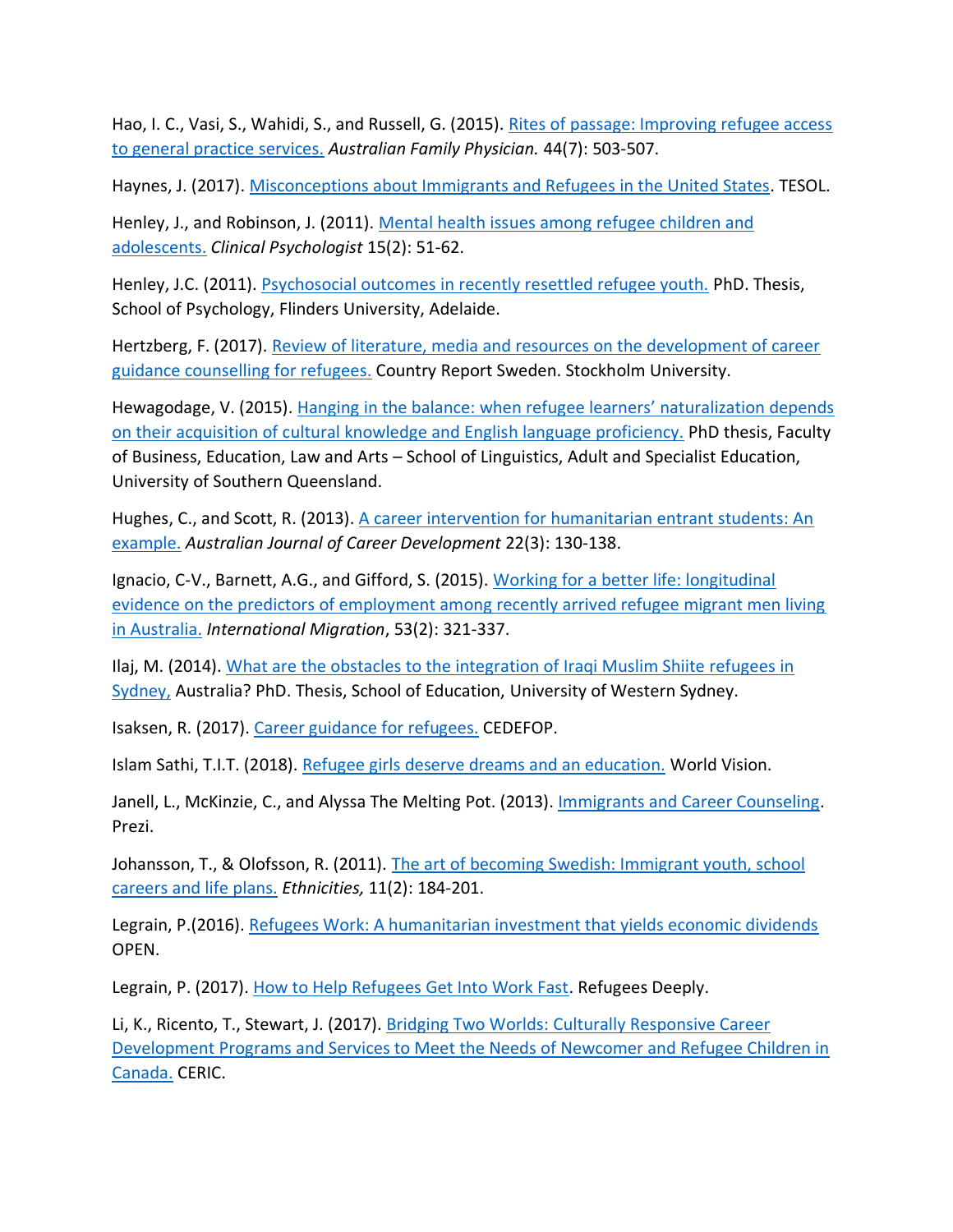Li, X., Que, H. (2016). [Integration and Career Challenges of Newcomer Youth in Newfoundland](https://www.researchgate.net/publication/303292174_Integration_and_Career_Challenges_of_Newcomer_Youth_in_Newfoundland_in_Canada)  [in Canada.](https://www.researchgate.net/publication/303292174_Integration_and_Career_Challenges_of_Newcomer_Youth_in_Newfoundland_in_Canada) *FIRE: Forum for International Research in Education*, v2, n3, p44-62.

Lundborg, P. (2013). [Refugees' Employment Integration in Sweden: Cultural Distance and Labor](https://onlinelibrary.wiley.com/doi/abs/10.1111/roie.12032)  [Market Performance.](https://onlinelibrary.wiley.com/doi/abs/10.1111/roie.12032) *Review of International Economics*, 21(2): 219-232.

Kamya, H. (2012). [The cultural universality of narrative techniques in the creation of meaning.](http://restoredchristianity.blogspot.ca/2015/09/brief-narrative-trauma-treatment-with.html) In B. MacKin, Newman, E., Fogler, J., & Keane, T. (Eds.). *Trauma therapy in context: The science and craft of evidence based practice. (pp. 231-246).* Washington, D.C.: American Psychological Association.

Katawazi, M. (2018). [Refugees facing delays in working and supporting families due to](https://www.thestar.com/news/gta/2018/01/27/refugees-facing-delays-in-working-and-supporting-families-due-to-pointless-mistakes-on-work-permits.html)  ['pointless' mistakes on work permits.](https://www.thestar.com/news/gta/2018/01/27/refugees-facing-delays-in-working-and-supporting-families-due-to-pointless-mistakes-on-work-permits.html) The Star.

Kelly, M. (2015). [Working with refugees: International Social Work Without Leaving Home.](http://www.socialworker.com/feature-articles/practice/working-with-refugees-international-social-work/) The New Social Worker.

Manhertz, T-K. (2016 ). [Career Counseling Journey for Refugees in Canada.](https://prezi.com/jwhg43azflll/career-counselling-journey-for-refugees-in-canada/) Prezi.

McBrien, J.L. (2005). [Educational needs and barriers for refugee students in the United States: A](http://journals.sagepub.com/doi/abs/10.3102/00346543075003329)  [review of the literature.](http://journals.sagepub.com/doi/abs/10.3102/00346543075003329) *Review of Educational Research,* 75(3), 329-364.

McKenna, C., and Hoban, B. (2017). [Problems and solutions to the international migrant crisis.](https://www.brookings.edu/blog/brookings-now/2017/12/18/problems-and-solutions-to-the-international-migrant-crisis/) Brookings.

Milicevic, A. (2010). [From family damage to family challenge: stories of rebuilding lives after](http://www.academia.edu/25862848/From_family_damage_to_family_challenge_stories_of_rebuilding_lives_after_war_and_refugee_trauma_Australia_after_the_Balkans_conflicts)  [war and refugee trauma: Australia after the Balkans conflicts.](http://www.academia.edu/25862848/From_family_damage_to_family_challenge_stories_of_rebuilding_lives_after_war_and_refugee_trauma_Australia_after_the_Balkans_conflicts) PhD. Thesis, Victoria University.

Mo, B. (2012). [Career Pathways for Refugee Youth.](http://contactpoint.ca/2012/10/career-pathways-for-refugee-youth/) ContactPoint.

Morse, A. (2005). [A Look at Immigrant Youth: Prospects and Promising Practices.](http://www.ncsl.org/research/immigration/a-look-at-immigrant-youth-prospects-and-promisin.aspx) NCSL.

Nelson, K., Conrad, C. (2010). [Career Counseling with a Refugee Family.](https://scholarworks.boisestate.edu/slp/11/) ScholarWorks.

Newman, A., Bimrose, J., Nielsen, I., Zacher, H. (Eds.). (2018). [Vocational Behavior of Refugees:](https://www.sciencedirect.com/journal/journal-of-vocational-behavior/vol/105/suppl/C)  [How Do Refugees Seek Employment, Overcome Work-related Challenges, and Navigate Their](https://www.sciencedirect.com/journal/journal-of-vocational-behavior/vol/105/suppl/C)  [Careers?](https://www.sciencedirect.com/journal/journal-of-vocational-behavior/vol/105/suppl/C) *Journal of Vocational Behavior*. Volume 105, Pages 1-184.

Nsabiyumva, A. (2017). [Working with Refugees: From Fear to Employment.](https://www.linkedin.com/pulse/working-refugees-from-fear-employment-albert-nsabiyumva/) LinkedIn.

Obschonka, M., Hahn, E., ul Habib Bajwa, N. (2018). [Personal agency in newly arrived refugees:](https://www.sciencedirect.com/science/article/abs/pii/S0001879118300034)  [The role of personality, entrepreneurial cognitions and intentions, and career adaptability.](https://www.sciencedirect.com/science/article/abs/pii/S0001879118300034) *Journal of Vocational Behavior* Volume 105, Pages 173-184.

Okocha, A., A., G., (2007). [Career Counseling of Immigrants and Refugees.](https://www.counseling.org/docs/default-source/vistas/career-counseling-of-immigrants-and-refugees.pdf?sfvrsn=12) VISTA Online.

Pierce, L..M., Gibbons, M.M. (2012). [An Ever-Changing Meaning](https://onlinelibrary.wiley.com/doi/full/10.1002/j.2161-1939.2012.00009.x) : A Career Constructivist [Application to Working with African refugees.](https://onlinelibrary.wiley.com/doi/full/10.1002/j.2161-1939.2012.00009.x) Questia.